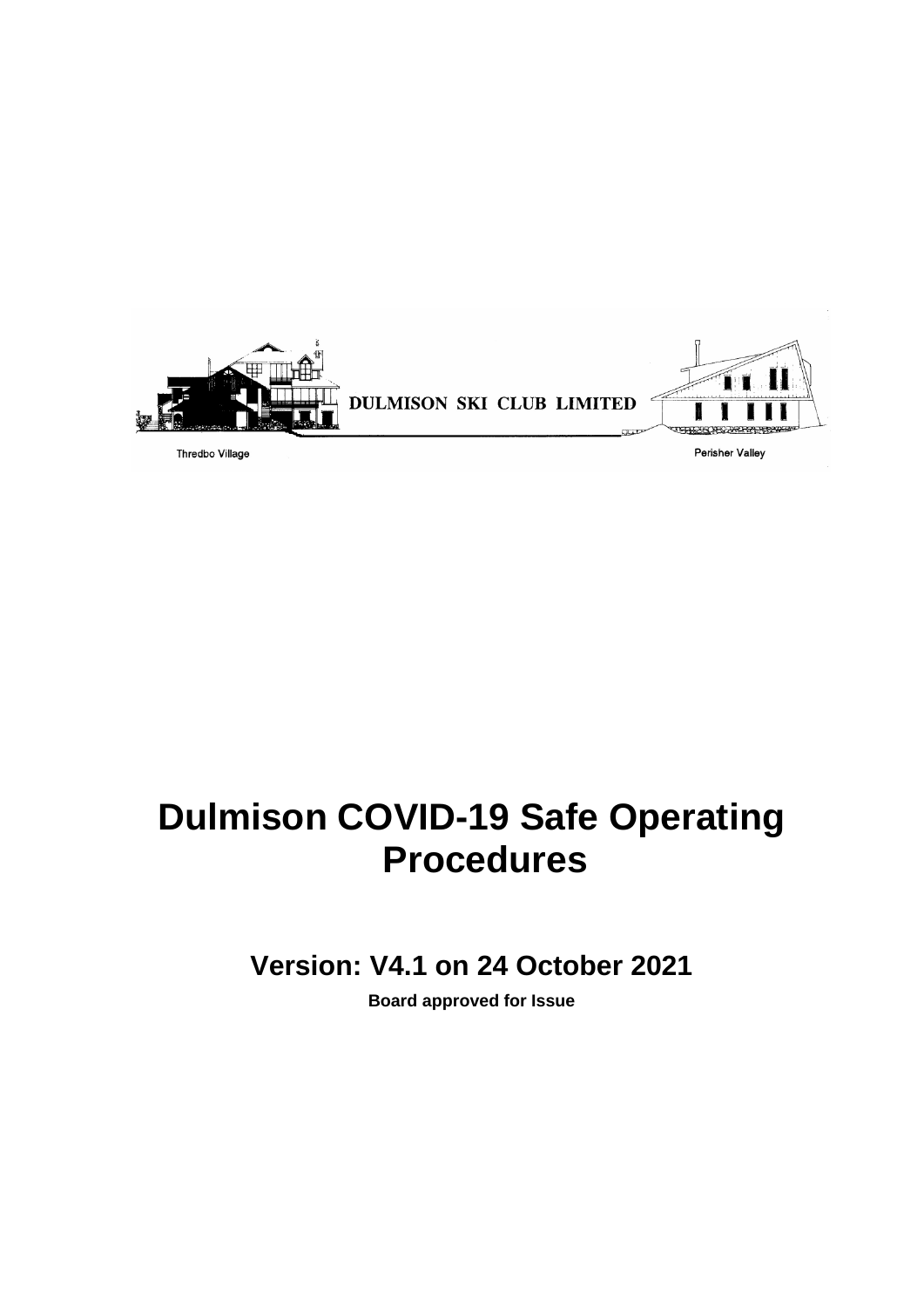# **OF**<br>THE DULMISON SKI CLUB LIMITED

### Contents

| 1                                                                       |     |                                                                                               |  |  |  |
|-------------------------------------------------------------------------|-----|-----------------------------------------------------------------------------------------------|--|--|--|
| 2                                                                       |     |                                                                                               |  |  |  |
| 3                                                                       |     |                                                                                               |  |  |  |
| 4                                                                       |     |                                                                                               |  |  |  |
|                                                                         |     |                                                                                               |  |  |  |
|                                                                         |     |                                                                                               |  |  |  |
|                                                                         |     |                                                                                               |  |  |  |
| 5                                                                       |     |                                                                                               |  |  |  |
| 6                                                                       |     |                                                                                               |  |  |  |
| 7                                                                       |     |                                                                                               |  |  |  |
| 8                                                                       |     |                                                                                               |  |  |  |
| 9                                                                       |     |                                                                                               |  |  |  |
|                                                                         |     |                                                                                               |  |  |  |
|                                                                         | 9.2 |                                                                                               |  |  |  |
|                                                                         | 9.3 |                                                                                               |  |  |  |
|                                                                         |     |                                                                                               |  |  |  |
| 10                                                                      |     | Notification and Management of COVID-19 Related Issues [feeling unwell] 9                     |  |  |  |
| 11                                                                      |     |                                                                                               |  |  |  |
| 11.1 Guest staying at a lodge develops and reports COVID-19 symptoms 10 |     |                                                                                               |  |  |  |
|                                                                         |     | 11.2 Guest who has stayed at a lodge during the previous two weeks and reports being positive |  |  |  |
|                                                                         |     |                                                                                               |  |  |  |
|                                                                         |     |                                                                                               |  |  |  |
|                                                                         |     |                                                                                               |  |  |  |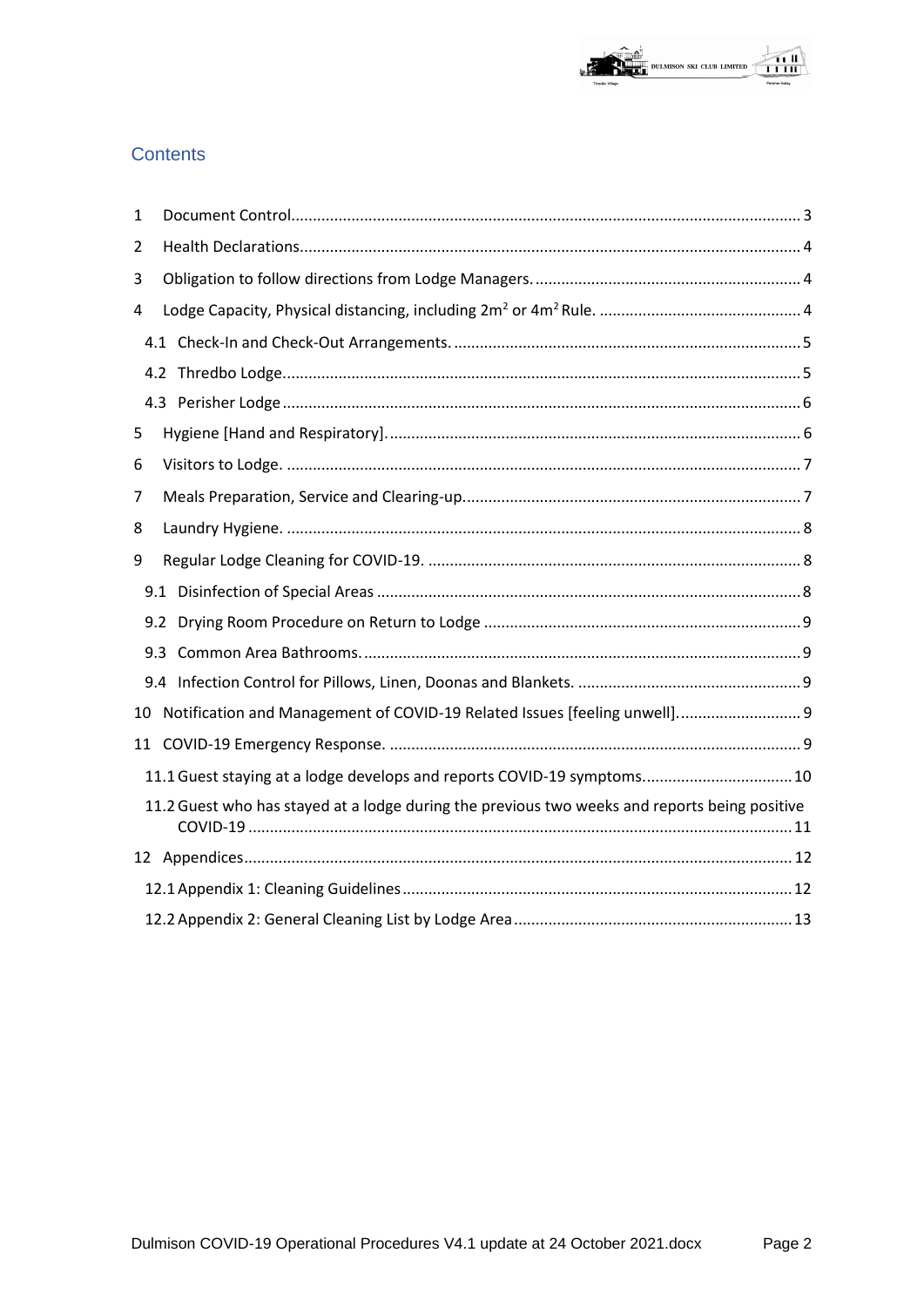

#### 1 Document Control

|                      | <b>Status</b>                   | Author    | <b>Reason for Change</b>                                                                                                                                                                        | <b>Review date</b> |
|----------------------|---------------------------------|-----------|-------------------------------------------------------------------------------------------------------------------------------------------------------------------------------------------------|--------------------|
| <b>Initial Draft</b> | Draft                           | R. Hooley | <b>Initial Draft</b>                                                                                                                                                                            | 23 May 2020        |
| V1.0                 | Draft for<br>Lodge<br>Committee | R. Hooley | Review and stakeholder comments captured                                                                                                                                                        | 3 June 2020        |
| V1.1                 | Draft for<br><b>Board</b>       | R. Hooley | Review and stakeholder comments captured                                                                                                                                                        | 18 June 2020       |
| V <sub>2.0</sub>     | Draft for<br>Board              | R. Hooley | Review with updated NSW Health Orders                                                                                                                                                           | 20 June 2020       |
| V3.0                 | Approved                        | R. Hooley | Endorsed by Board for implementation                                                                                                                                                            | 22 June 2020       |
| V4.0                 | Approved                        | R. Hooley | Redraft for 2021 Season Endorsed by Board<br>for implementation. Document Control table<br>included. Lodge capacity updated to reflect<br>2m <sup>2</sup> NSW Health Orders during winter 2021. | 10 June 2021       |
| V4.1                 | Approved                        | R. Hooley | Redraft for 2021 / 22 Summer Season<br>Endorsed by Board for implementation -<br>Section 11.1 amended.                                                                                          | 24 Oct 2021        |
|                      |                                 |           |                                                                                                                                                                                                 |                    |
|                      |                                 |           |                                                                                                                                                                                                 |                    |

- **NOTE 1:** This document should be read in conjunction with the suite of Dulmison COVID-19 documents as updated from the [NSW Government](https://www.nsw.gov.au/) and [SafeWork NSW](https://www.safework.nsw.gov.au/home) Websites and as changes are identified.
- **NOTE 2:** Under this procedure, reference to "Guest" includes both Members and Non-Members registered through the Booking System and accommodated only at their designated Lodge.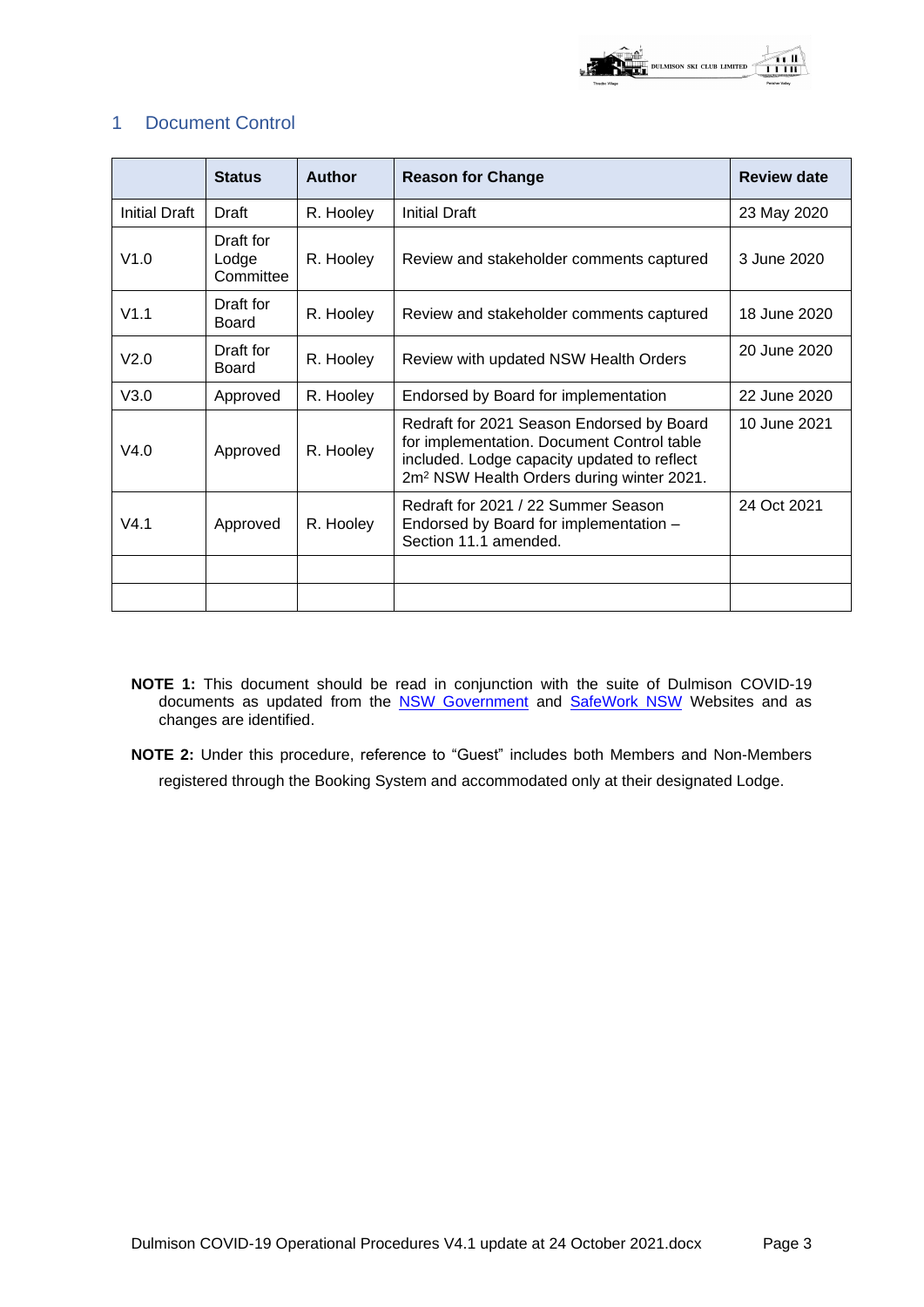

## **Dulmison COVID-19 Operating Procedures**

#### **NOTE:**

Unless specifically identified for a particular Lodge, these procedures are common to Thredbo and Perisher lodges.

These procedures should be read in conjunction with the suite of documents relating to Dulmison's pandemic planning.

These procedures have been validated with reference to Official Health and Safety organisations:

*<https://www.health.gov.au/news/health-alerts/novel-coronavirus-2019-ncov-health-alert> <https://www.safeworkaustralia.gov.au/covid-19-information-workplaces> <https://www.who.int/emergencies/diseases/novel-coronavirus-2019/advice-for-public>*

#### 2 Health Declarations.

Guests are required to sign and return two forms to the Dulmison Booking Officer:

- A Guest Responsibilities and Acknowledgement Form at the time of invoicing; and
- A Health Declaration Form to the Dulmison Booking Officer 1-2 days before arrival at a Lodge.

Guests cannot stay at a lodge if they have not completed and signed the COVID-19 Guest Responsibilities and Acknowledgement, and Health Declarations.

Forms will be available on the Dulmison website or sent to guest when submitting accommodation requests. It must be signed by all guests individually, or by the guardian for children under the age of 18.

- 3 Obligation to follow directions from Lodge Managers.
	- All guests and visitors must abide by the directions of Lodge Managers they act under the authority of the Dulmison Board and Lodge Committee, enacting the Dulmison COVID-19 Safe Operating Plan and Procedures.
	- All quests are required to obey any directions of the Lodge Managers regarding hygiene and physical distancing.
	- All guests are required to obey any Club directions during any COVID-19 incidents. This may include compulsory short-term self-isolation at a lodge during a possible COVID-19 incident.
	- You may not stay or visit the lodge if you have contracted COVID-19 until a medical clearance certificate is provided.
	- If you are unwell with COVID-19 symptoms or have been in close contact with a confirmed COVID-19 case in the two (2) weeks prior to your booking, you may not stay or visit the lodge, the booking must be cancelled and will be fully credited.
	- Guests may not use a lodge to self-quarantine for COVID-19 or other medical conditions, such as seasonal flu, or any other infectious disease on their own volition at any time.
	- Guests will be required to comply with Committee or Health Authority directions, especially a direction to stay within or leave the lodge.
- 4 Lodge Capacity, Physical distancing, including  $2m^2$  or  $4m^2$  Rule.

Guests, Lodge Managers, and visitors will be required to comply with all NSW Government Health Orders, applicable social distance requirements (such as 1.5m separation and 2m<sup>2</sup>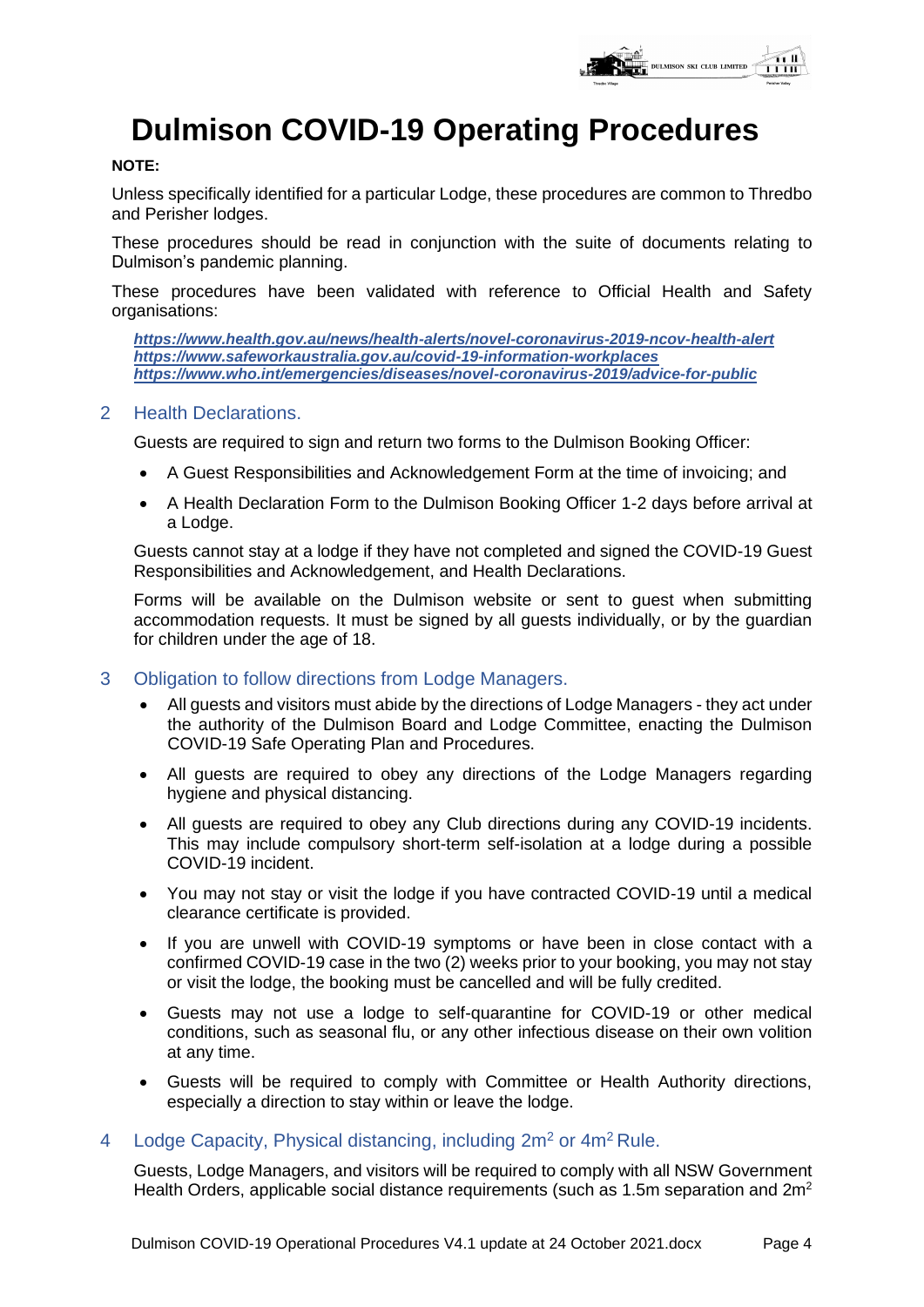

or 4 $m<sup>2</sup>$  rule) and gathering number restrictions. When required, the best practice 4 $m<sup>2</sup>$ guidance displayed below will be maintained in lodge common areas, with exceptions provided for segregated family groups.

| Maximum numbers within the Lodge areas at any one-time with 4m <sup>2</sup> and 1.5m separation |                                                                                            |                                                                                            |  |  |  |  |  |
|-------------------------------------------------------------------------------------------------|--------------------------------------------------------------------------------------------|--------------------------------------------------------------------------------------------|--|--|--|--|--|
|                                                                                                 | <b>Thredbo</b>                                                                             | <b>Perisher</b>                                                                            |  |  |  |  |  |
| Kitchen                                                                                         | Lodge Managers or 2 rostered<br>members for LM night off.<br>1 Rostered guest on meal duty | Lodge Managers or 2 rostered<br>members for LM night off.<br>1 Rostered guest on meal duty |  |  |  |  |  |
| Dining area                                                                                     | 10                                                                                         | 10                                                                                         |  |  |  |  |  |
| Lounge and Dining                                                                               | 18                                                                                         | 19                                                                                         |  |  |  |  |  |
| <b>Bedrooms</b>                                                                                 | Allocated guests                                                                           | Allocated guests                                                                           |  |  |  |  |  |
| Laundry                                                                                         | 1 Adult                                                                                    | 1 Adult                                                                                    |  |  |  |  |  |
| Drying room                                                                                     | 1 Adult                                                                                    | 2 Adults                                                                                   |  |  |  |  |  |
| Equipment [Ski] room                                                                            | 3 people or Family/ household<br>group.                                                    | 3 people or Family/ household<br>group.                                                    |  |  |  |  |  |

NOTE: With guidelines set at  $2m^2$  as at June 2021, maximum numbers are limited to booked guests plus Visitors approved by Lodge Managers.

- Signs depicting the number of persons permitted in each common area will be displayed.
- Parents and guardians are responsible for supervising the social distancing of their children and must consider other guests.
- Lodge Managers have authority to enforce hygiene guidelines and distancing orders for NSW Health COVID compliance, failing to comply could result in you being asked to leave the lodge with no entitlement to refunds.

#### 4.1 Check-In and Check-Out Arrangements.

- No early arrivals, no checkout and leaving gear in equipment [ski] room for last-minute skiing will be possible.
- Lunch will not be provided on arrival or departure.
- Check-in is after 3 pm at Thredbo and Perisher on arrival day. NSW QR Code to be used at check-in.
	- On Check-out day, you must leave the lodge premises completely by 10 am and checkout with the NSW QR Code.
		- At Thredbo, any bags are to be left in cars. Cars are to be moved to public space by 10am checkout time.
		- At Perisher, any bags are to be left outside the lodge, at your own risk.

#### 4.2 Thredbo Lodge.

The Thredbo Lodge is licensed to accommodate no more than 18 persons at any one-time, including Lodge Managers.

The common dining and lounge area is estimated as  $73m^2$ 

When required under the COVID limitation of 4m<sup>2</sup> per person, the maximum number of people at any one time is 18. This will be signposted at entry. To meet distancing requirements, two-sittings may be required for meals.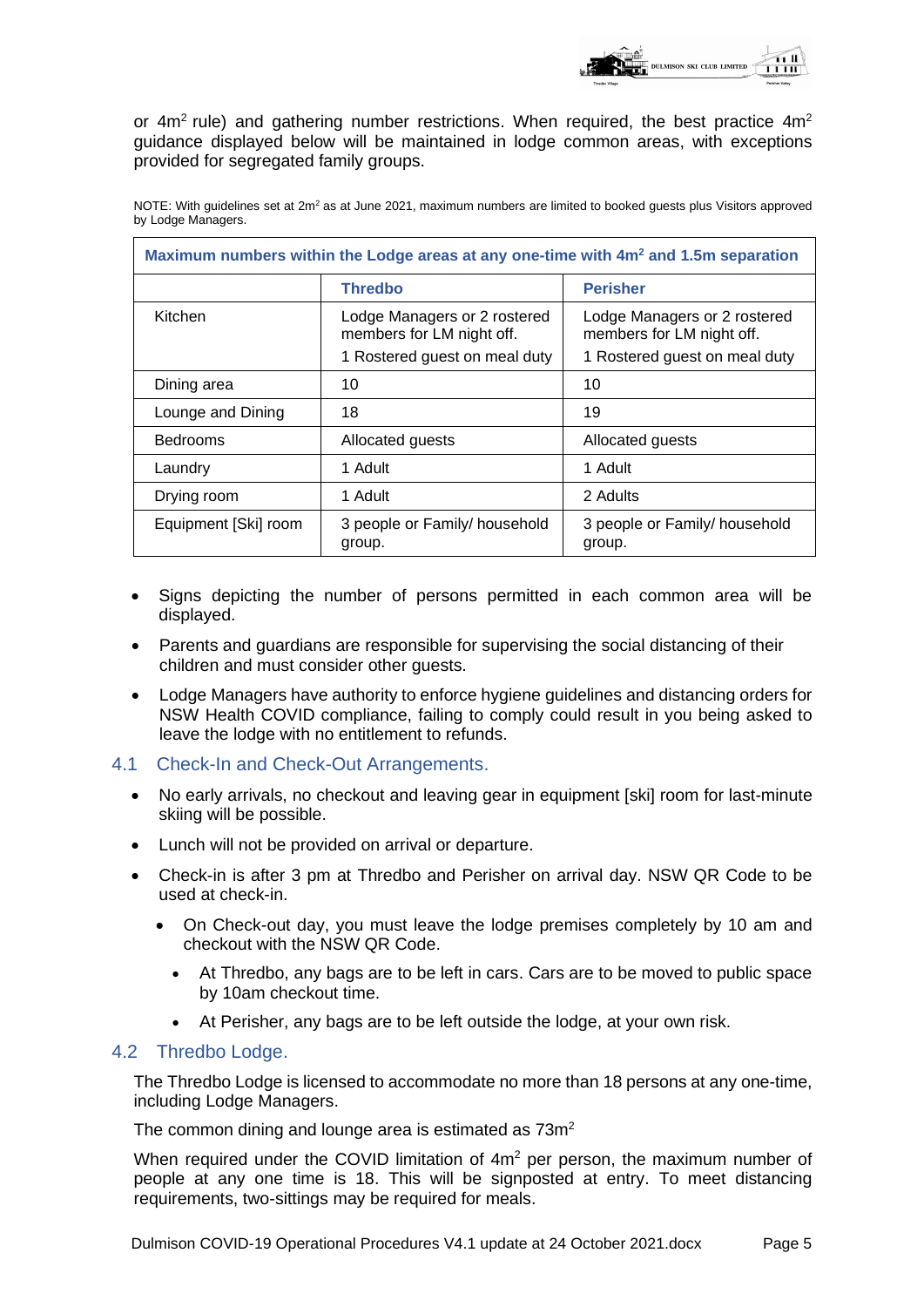

Access to laundry facilities is through the kitchen, which will be controlled for guest access. Special arrangements will be made by the Lodge Manager for very limited guest access outside meal and cleaning times.

#### 4.3 Perisher Lodge

The Perisher Lodge is licensed to accommodate no more than 24 persons at any one-time, including Lodge Managers.

The common dining and lounge area is estimated as  $78m^2$ 

When required under the COVID limitation of 4m<sup>2</sup> per person, the maximum number of people at any one time is 19. This will be signposted at entry. To meet distancing requirements, two-sittings may be required for meals.

#### 5 Hygiene [Hand and Respiratory].

Guests, Lodge Managers and visitors are required to comply with all applicable hand and sneeze/cough hygiene requirements and cleaning and disinfecting requirements for COVID-19.

Posters displaying hygiene etiquette are prominently displayed throughout the lodge:

- Cover your nose and mouth when you sneeze or cough
- Wash your hands often and well with soap and running water for at least 20 seconds, or with an alcohol-based hand rub.

Hand sanitiser / wipes and facial tissues are available in each room and around the lodge. Guests are encouraged to wash their hands with soap and water, or to use the hand sanitiser and wipes, regularly especially:

- When entering and leaving the lodge and common areas;
- Before and after eating;
- After using the bathrooms / toilets, and;
- After blowing your nose, coughing or sneezing;

Closed bins are provided for hygienic disposal of used tissues.

A digital thermometer will be available under controlled hygiene, held by the Lodge Managers should guests request.

Guests are also required to:

- Wipe down benches, furniture and tables in the common areas and their rooms with the provided sanitising products.
- Wipe their room door handles, and light switches with sanitising products regularly during their stay and when departing the lodge.
- Assist Lodge Managers to clean high touch points in common areas to effect better control of sanitation. [This is in keeping with the lodge being a member facility, not "hotel accommodation"]
- **NOTE:** All games and books may have been removed or otherwise made inaccessible from common room while COVID restrictions apply.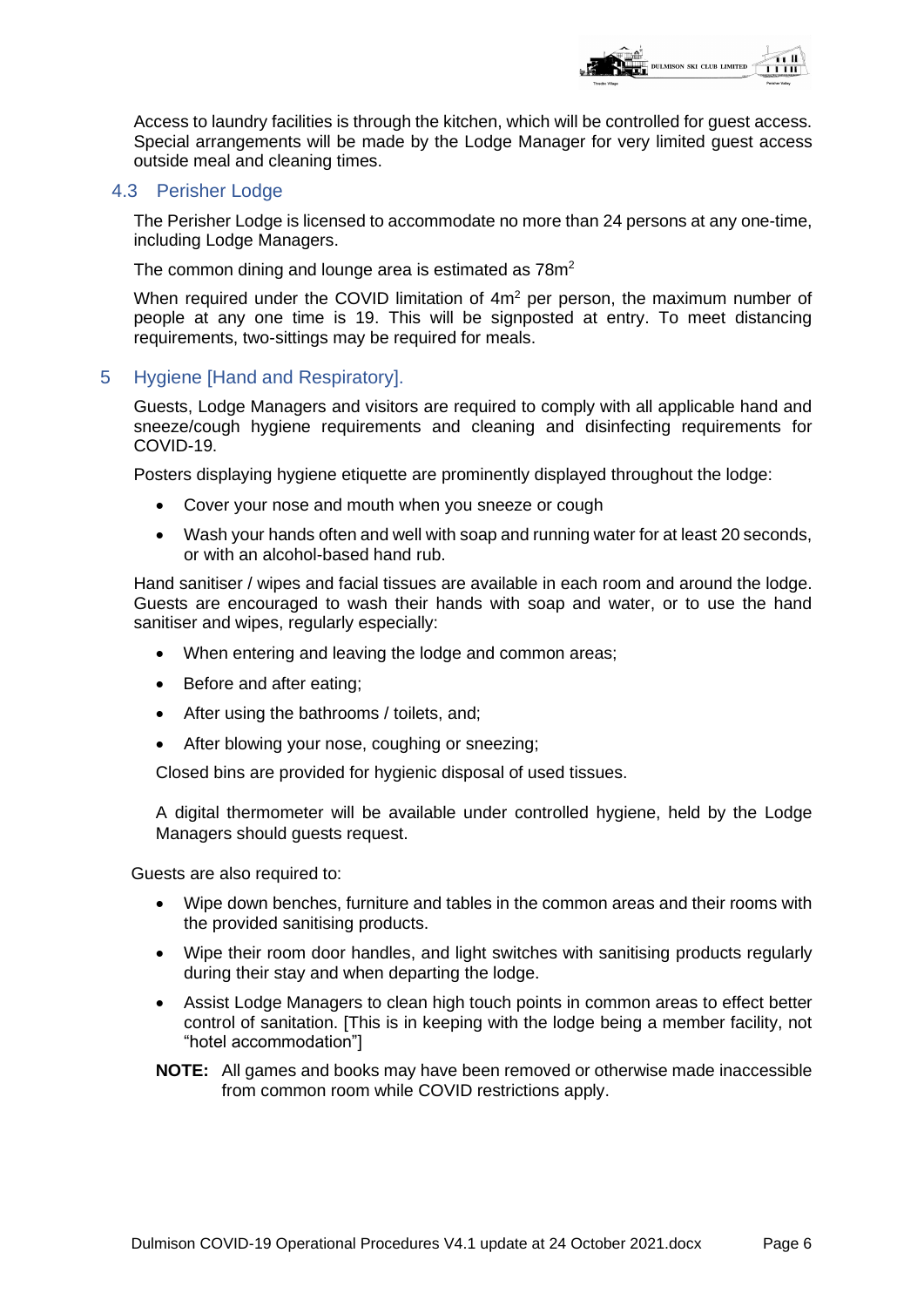

#### 6 Visitors to Lodge.

No day-visitors (including tradesmen) are allowed at a lodge without prior notification given to, and authorisation given by the Lodge Manager.

Guests should not assume that visitors will automatically be allowed access to the lodges, due to social distancing requirements.

The Lodge Managers also maintain a Visitor Register for all people other than those registered guests where visitors are not able to use the NSW QR Code.

- No day-visitors are allowed at a lodge if they:
	- Have contracted COVID-19 and do not have a medical clearance certificate.
	- Are unwell with COVID-19 symptoms, or
	- Have been in close contact with a confirmed COVID-19 case in the two (2) weeks prior to their visit.

When Registering on the NSW QR Code or signing the Visitor Register, visitors will be declaring that they meet the three conditions of entry.

The Visitor Register may be needed to track people in the event of a confirmed positive COVID-19 case in the lodge.

#### 7 Meals Preparation, Service and Clearing-up.

Dulmison proposes to maintain the adult guest meal duty roster for setting each meal with individual cutlery and serving to seated guests. This mandates strict adherence to COVID-19 hygiene and sanitation practices on entry to the lounge dining areas for everyone. Disposable gloves and hand sanitiser will be readily available.

Guests rostered on duty must clean down dining table and chair cushions after meal sitting, [this is existing protocol of spraying down tables and place mats]. Other guests should remain seated during meal service to minimise movement and maintain distancing during meals.

- Guest access to lodge kitchens will **NOT** be permitted at any time. With exception of:
	- One [1] of the two [2] rostered quests at any given time to access the kitchen to scrape, rinse and stack, and collect meals. There will be no access for guests beyond a physical barrier across the kitchen, beyond the sink or defined serving area.
	- On Lodge Managers night off, two [2] assigned members preparing and serving under strict COVID-19 hygiene compliance and instruction from the Lodge Manager.
	- Very limited and Lodge Manager controlled access to Thredbo laundry.
- The Lodge Managers may elect to provide prepacked lunches for guests to meet COVID-19 hygiene requirements.
- The dining areas are to be thoroughly cleaned immediately prior to and between dinner sittings, after use by guests.
- At dinner, an option may be to provide a caddy for each family group. Each caddy would have the required cutlery, napkins, salt and pepper. That caddy would belong to that particular group for their entire stay. Lodge Managers would clean and restock for each meal.
- All items crockery and cutlery placed for table setting, must be returned to the kitchen and washed using the lodge's dishwashing machines.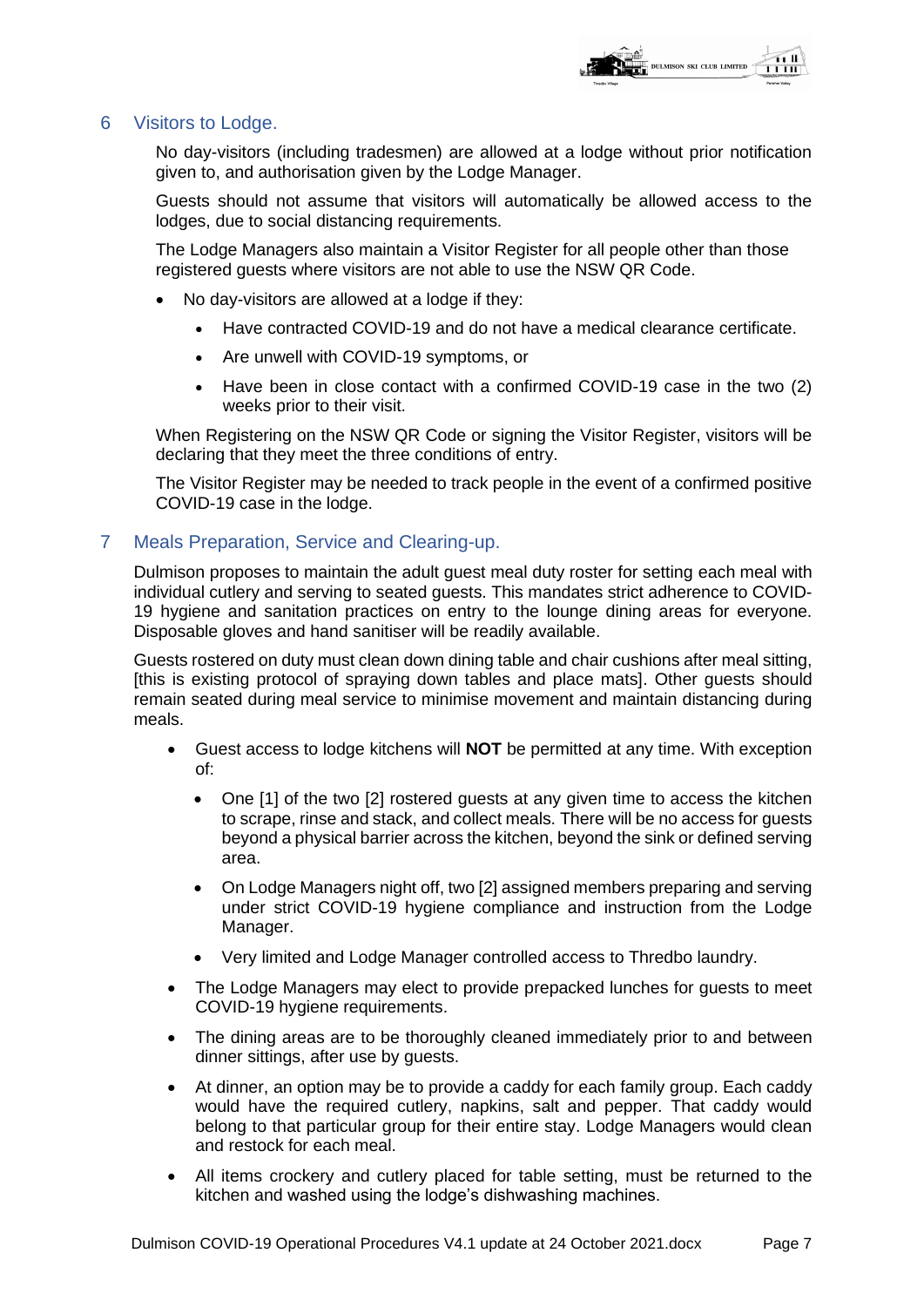

- Cutlery and single use items. As per normal, but before collecting, hands must be sanitised. After use, must be immediately placed in soapy water dish inside kitchen door. Used items must not be left for others to collect.
- No joint cutlery baskets will be provided on tables.
- Disposable place mats will be used for meals. [Cork backed place mats are not suitable to be put through sanitizing dishwasher.]
- Tea towels will not be available to guests, disposable paper towels will be provided and must be disposed after use.
- No communal snacks, food bowls or self-serve buffets will be offered to guests.
- Communal snacks are not permitted.
- Pre-packaged condiments, butters, sauces, jams and cereal may be served from kitchen on request if Lodge Managers elect not to provide within the lodge common area.
- Meal groups will be determined by the Lodge Managers to conform with prevailing NSW Health Orders.

#### 8 Laundry Hygiene.

- Normal laundry detergent at  $60^{\circ}$ C cycle, or highest fabric temperature, is accepted practice. Oxidising colour safe detergent is preferred, if available.
- Dry clothes thoroughly, either in your own room or using the dryer.
- The guest washing machine filter is cleaned routinely on a weekly basis. Whilst the COVID-19 regulations apply, guests should assist by cleaning filters, lid, door and control panels after using the washing machine and dryer.
- 9 Regular Lodge Cleaning for COVID-19.
	- Guests will be responsible for wiping down their own rooms on entry, during, and on checking out at the end of their stay.
	- For 1 hour each morning at the Lodge Managers convenience, common areas will be closed to guests for thorough cleaning.
	- Lodge Managers will routinely wipe down all general surfaces with disinfectant after guests have left. This includes: benches, hand railings, door handles, fridge door, microwave ovens, taps and other high touch areas.
	- Areas of the lodge requiring cleaning consideration is provided at **Appendix 2: General Cleaning List by Lodge Area.**

#### 9.1 Disinfection of Special Areas

- In addition to routine cleaning, the following high touch surfaces in the workplace should be disinfected:
	- Counters, benches and tables.
	- Door handles and light switches, kettle handles, fridge door handles.
	- Bathroom including door handle, door lock, toilet seat and buttons, taps, washbasins, counters, and showers.

General cleaning intervals are to be determined by the Lodge Managers. This may be daily or weekly, guided by best practices advised by Safe Work Australia:

• Areas frequented by guests must be cleaned at least daily with household grade alcohol-based disinfectant. [70% Ethanol and water solution].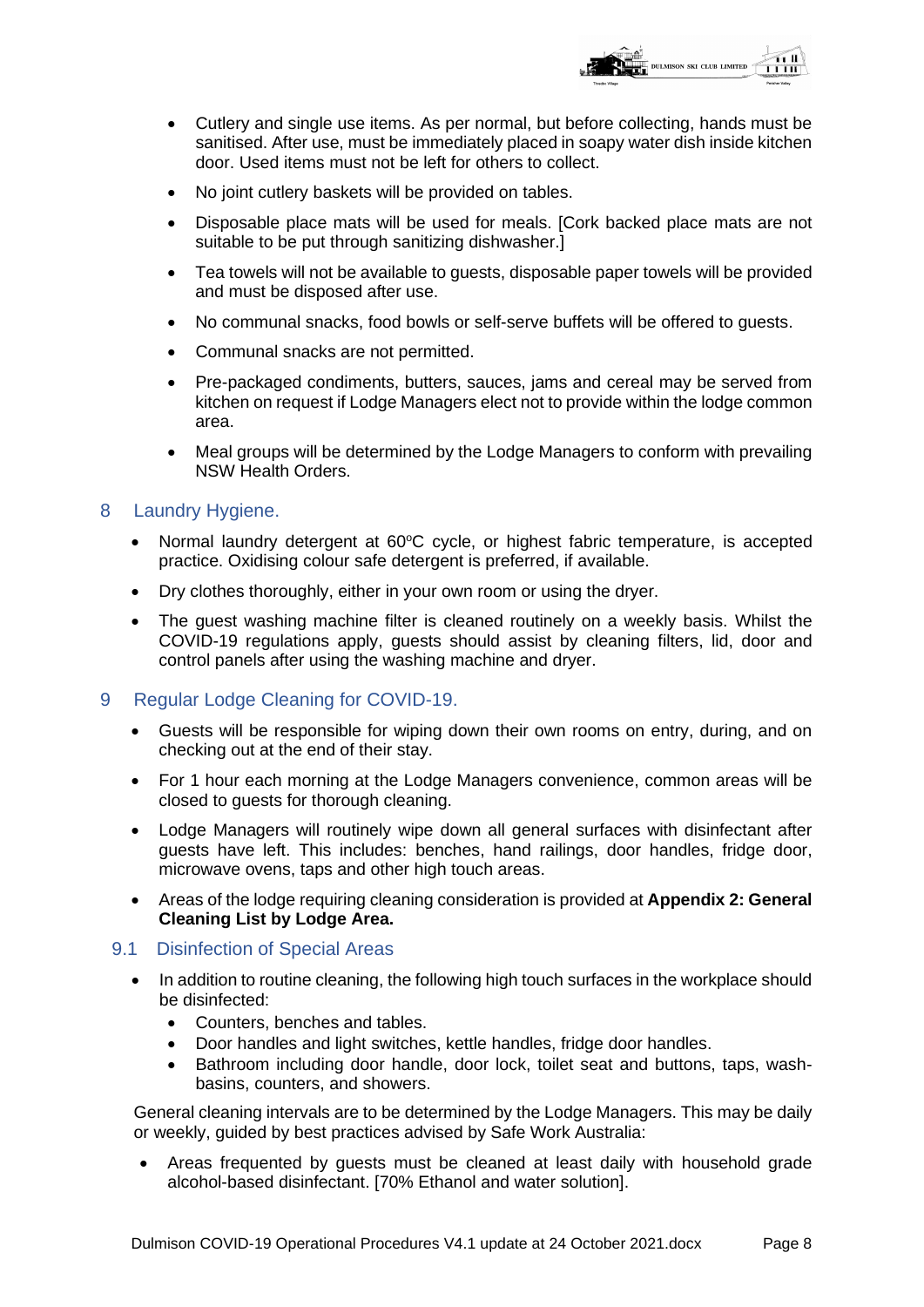

- All hard surfaces such as tables, bench tops, stair banisters, door handles, bathroom vanities, light switches etc must be sprayed and wiped with a household grade alcoholbased disinfectant. [70% Ethanol and water solution].
- All soft surfaces such as carpets, curtains, lounge chairs, etc must be sprayed with a household grade alcohol-based disinfectant, if considered necessary.
- All walls must be sprayed with a household grade alcohol-based disinfectant, if considered necessary.

• Common area fridges and tea/ coffee facilities should be used by adults only. Hand sanitising should be done before touching any common facility including fridges, coffee machine etc. Used cups, glasses and spoons must be immediately placed in soapy water dish inside kitchen door.

Cleaning and disinfection approaches, based on Federal/State Guidelines, that help prevent the spread of COVID-19 are provided in **Appendix 1: Cleaning Guidelines.**

#### 9.2 Drying Room Procedure on Return to Lodge

- Promptly sanitise hands.
- **Any direct face coverings are not to go in the drying room**. Take these to your room, hand-wash and or spray with disinfectant if necessary and dry them in your room. This generally will include googles, helmets, beanies, balaclavas and glasses.
- No items other than skis, boards, poles and related snow equipment is to be left in the equipment room.
- Guests to clean and disinfect any dirty common use surfaces in the equipment room following use.

#### 9.3 Common Area Bathrooms.

Whilst not encouraged, common area bathrooms may be used if needed but guests are to wash or sanitise hands before and after use and disinfect common surfaces after use. Guests are encouraged to use their own rooms. Signage to be displayed on door.

#### 9.4 Infection Control for Pillows, Linen, Doonas and Blankets.

- No special requirements for bedding other than direct contact bedding [sheets, pillow covers and doona covers] which are changed as normal between guests and sent to a commercial laundry. [Source: [COVID-19 Accommodation Providers\]](https://ww2.health.wa.gov.au/~/media/Files/Corporate/general%20documents/Infectious%20diseases/PDF/Coronavirus/COVID19-Accommodation-providers-that-have-guests-who-are-self-isolating-as-confirmed-cases.pdf)
- This will change if someone develops COVID-19 or relevant symptoms in the lodge.
- COVID safe signs displayed in rooms.

#### 10 Notification and Management of COVID-19 Related Issues [feeling unwell].

The *Dulmison COVID-19 Safe Operating Plan*, includes a guidance checklist in the case of identified contagious presentations at a lodge.

It is important in dealing with any COVID-19 identification, that all guests and Lodge Managers will be open and communicate their physical condition to their fellow guests. This needs to be a relationship of trust for the lodge community.

• Make available disposable surgical masks for individuals who become unwell with respiratory symptoms whilst on premises.

#### 11 COVID-19 Emergency Response.

Deep Cleaning will be required following identification of a declared COVID-19 infection in the lodge. This may be outsourced to an approved contractor and will be managed remotely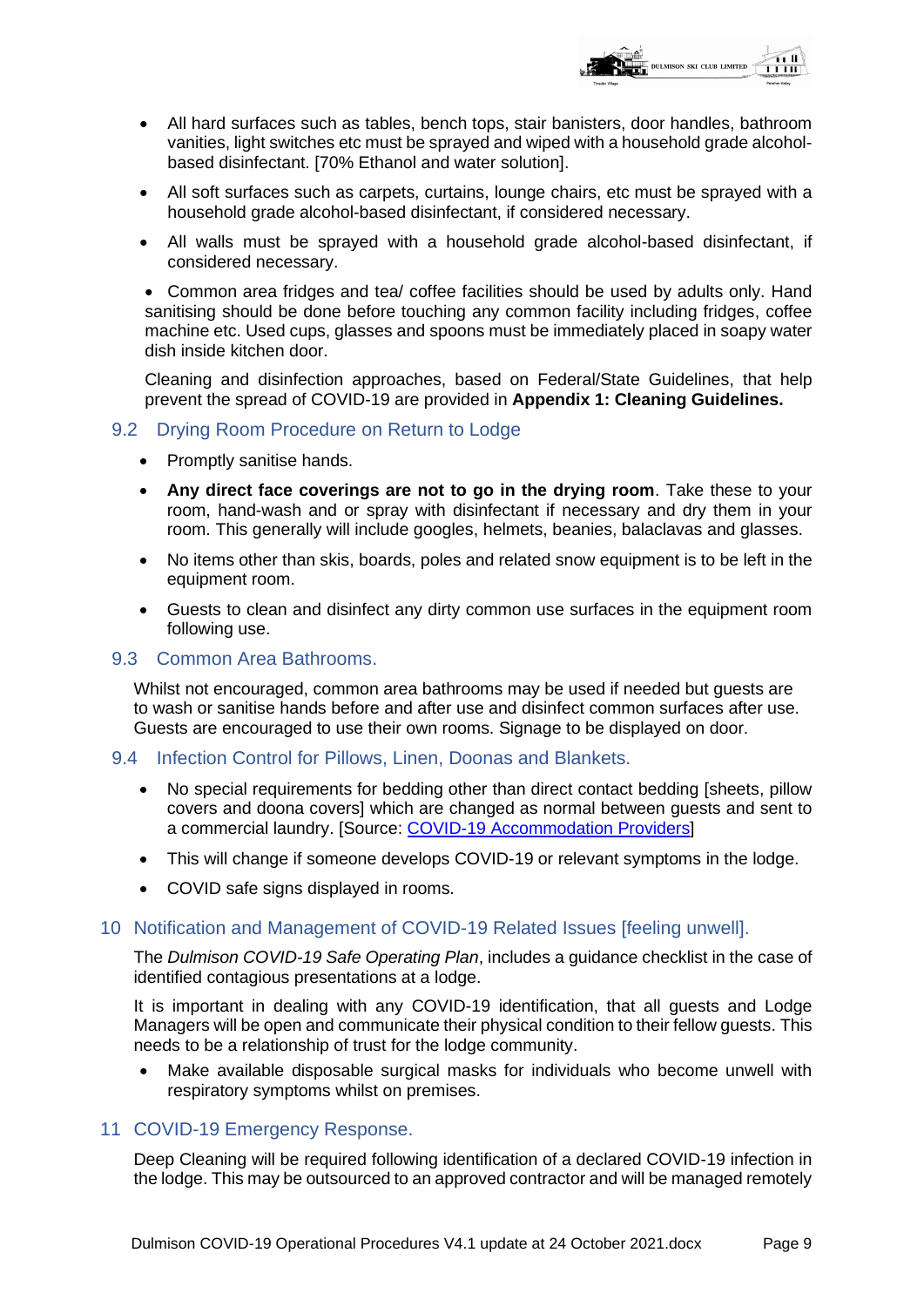

by the Lodge Committee as Lodge Managers would be required to self-isolate away from the lodge. This would be invoked following notification, to the Chair of the Lodge Committee by a Lodge Manager, of a COVID-19 event. This event is managed through the Dulmison COVID-19 Safe Operating Plan.

#### 11.1 Guest staying at a lodge develops and reports COVID-19 symptoms.

The following procedures will be applied:

- 1. The affected guest/s will need to immediately self-isolate in their room. Inform the Lodge Managers – but not by direct physical contact. The Lodge Managers will advise the relevant Dulmison authorised person [as defined in the Safe Operating Plan].
- 2. Affected guest to use the Australian government [www.healthdirect.gov.au/symptom](http://www.healthdirect.gov.au/symptom-checker)[checker](http://www.healthdirect.gov.au/symptom-checker) and follow the advised course of action.
	- If an ambulance is advised (with advice to inform ambulance staff that this is possible COVID-19), do so. Wear a mask while in transit if safe to do so.
	- If medical consultation and self-isolation and testing for COVID-19 is advised, do so, and the guest is to remain isolated or off premises until the process is complete, and wear a mask while in transit.
	- If any other outcome, follow the advice which may include medical consultation and/or a COVID-19 test, but if this is encouraged (optional) along with the wording "unlikely to be coronavirus" it does not trigger a lodge lockdown. Nonetheless please update the lodge manager of any matters relevant to the lodge while respecting medical confidentiality.

The Lodge Manager will report the infection and obtain further guidance, as necessary from:

- NSW Health health-direct hotline on 1800 022 222,
- NPWS [Peter McCarthy Environmental and Health officer on 6450 5546] and if warranted,
- Dulmison authorised Lodge Committee or Board Member.

The overriding principle is that Dulmison Ski Club will follow the advice of the relevant health authorities.

3. During summer operations, Perisher guests are asked to contact the Thredbo Summer Manager [Will Hollis M: 0433 360 062] to report covid incidents after initial contact to NSW Health health-direct hotline on 1800 022 222.

The local medical centre contacts are Perisher 6457 5622 and Thredbo 6457 6254

[**NOTE**: These centres may not be staffed outside of the Winter season.]

- 4. The Lodge Manager is to inform the Lodge Committee authorised person, indicating immediate actions taken and use of the incident Checklist provided under the *Dulmison COVID-19 Safe Operating Plan*.
- 5. If testing for COVID-19 is advised [refer to point 2 above], then no new guests will be permitted to arrive or enter the lodge. Guests already resident may continue to leave and return. If close contacts of the affected guest are advised to take any precautions following medical advice to the affected guest, please advise the lodge manager who will advise the Dulmison authorised person.
- 6. If a guest vacates under these circumstances, the vacated guest room will need to be thoroughly cleaned and disinfected. The disinfecting procedures are detailed by Safe Work Australia Guideline ["How to clean and disinfect your workplace -](https://www.safeworkaustralia.gov.au/doc/how-clean-and-disinfect-your-workplace-covid-19?tab=All) COVID-19"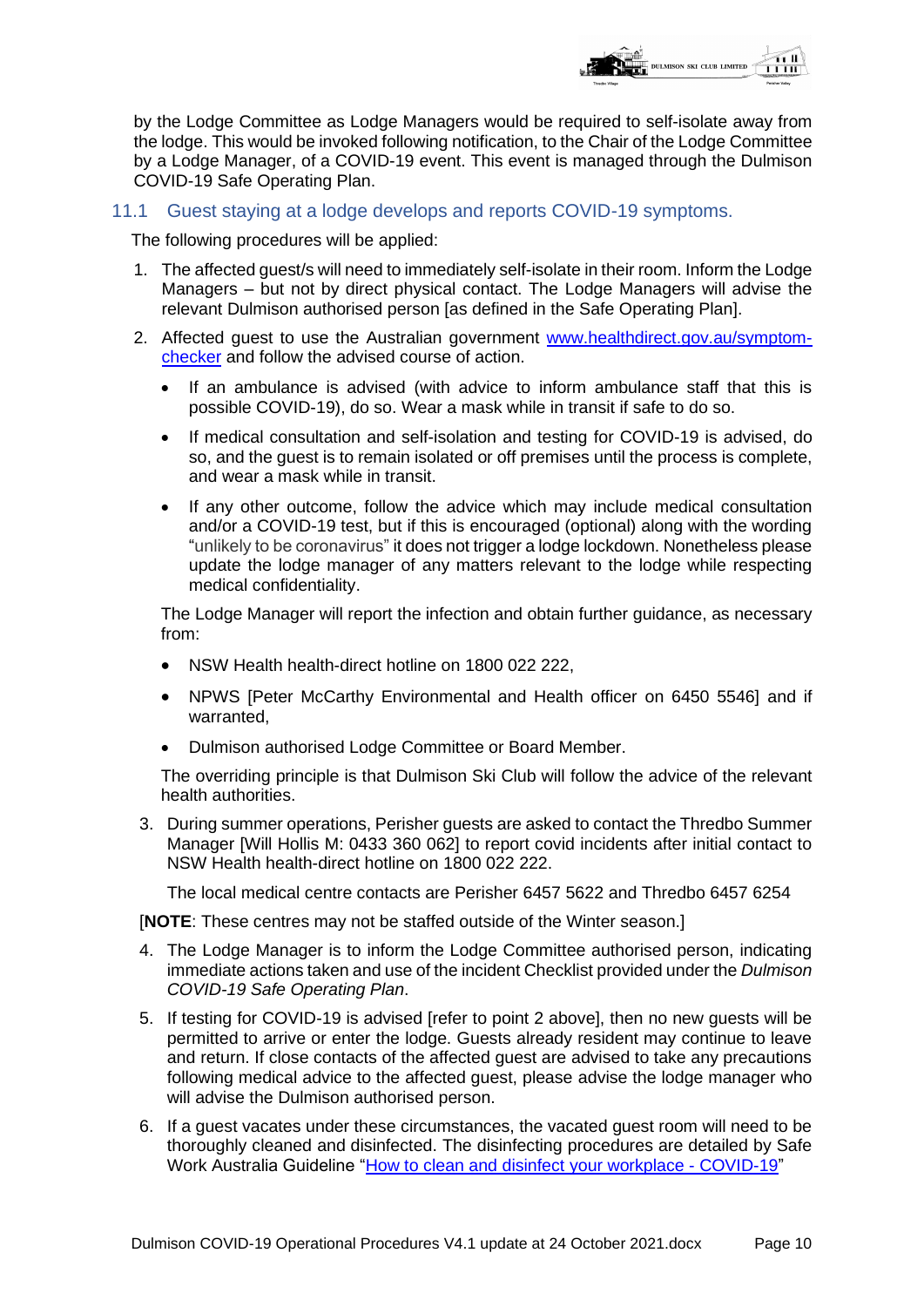

- 7. If a COVID-19 case or positive test occurs in a person resident at the lodge, follow all courses of action recommended by the authorities.
- 8. Any re-opening of the lodge at a later date is not the subject of this document.
- 9. All affected guests [during the COVID-19 incident] will be eligible for a full credit for accommodation or refund for the remaining length of their booking.
- 11.2 Guest who has stayed at a lodge during the previous two weeks and reports being positive COVID-19

The following procedures will be applied:

- 1. The guest is requested to inform the Club Administration Officer and confirm details of their stay while thought to be contagious, along with co-operation with relevant authorities.
- 2. The Club Administration Officer must inform the Board Chair and/or Lodge Committee Chair without delay. Dulmison authorities will co-operate with relevant health, NPWS and other authorities.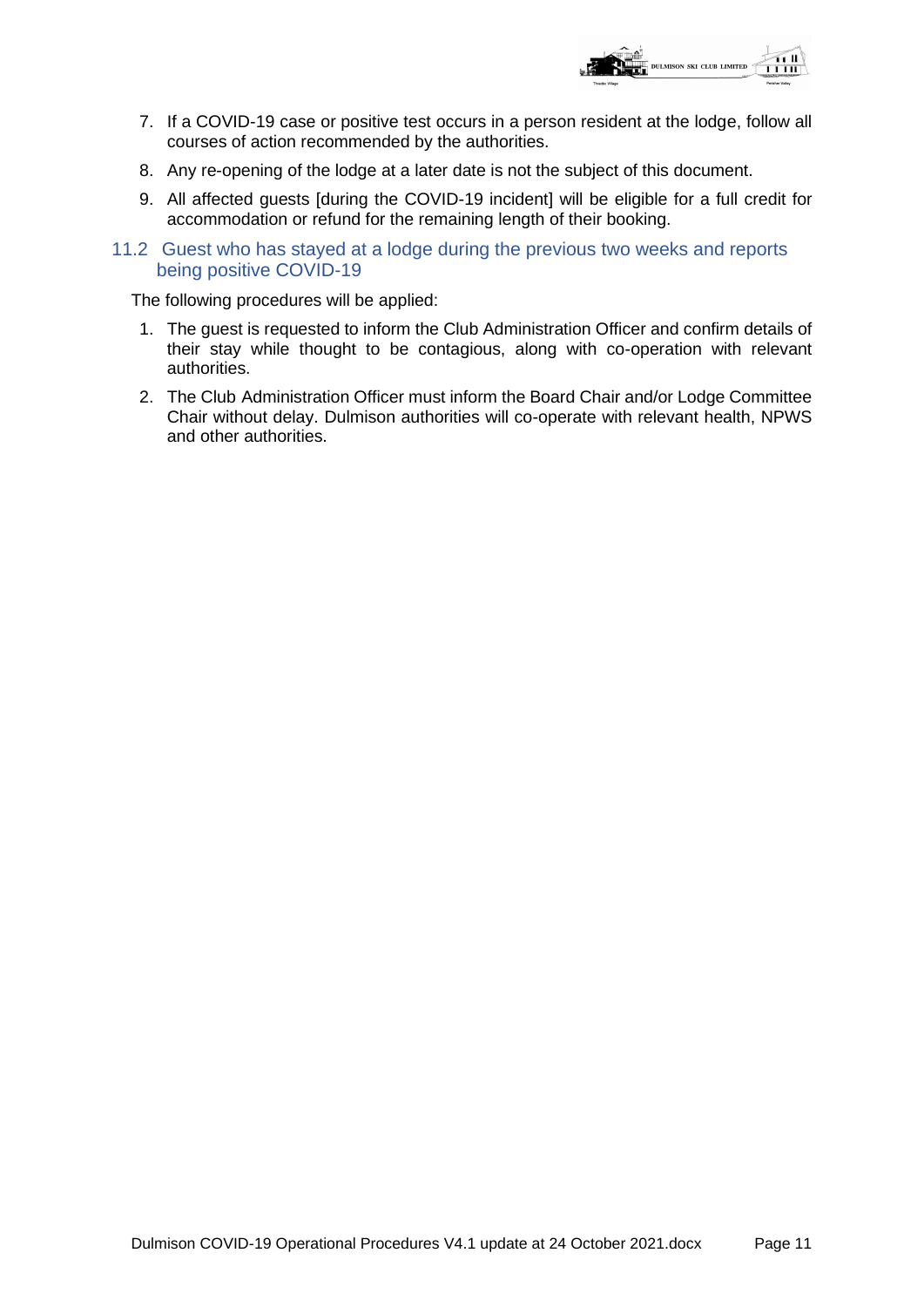## 12 Appendices

## 12.1 Appendix 1: Cleaning Guidelines

| <b>Method/Approach</b>                                                              | <b>Actions</b>                                                                                                                                                                                                                                    |  |  |
|-------------------------------------------------------------------------------------|---------------------------------------------------------------------------------------------------------------------------------------------------------------------------------------------------------------------------------------------------|--|--|
| Ventilate rooms before<br>you clean.                                                | Allow fresh air to circulate for at least 20 minutes. If possible,<br>leave all windows open during the entire cleaning process.                                                                                                                  |  |  |
| Wash your hands<br>thoroughly before and<br>after each cleaning.                    | Use soap and water, and scrub for at least 20 seconds. If that's<br>not possible, use a hand sanitizer with at least 70% alcohol.                                                                                                                 |  |  |
| Wear disposable gloves<br>while you clean.                                          | Gloves should be thrown out after each cleaning. Make sure to<br>wash your hands immediately after gloves are removed                                                                                                                             |  |  |
| Clean, then disinfect.                                                              | Cleaning is when you use soap or detergent and water to remove<br>dirt, germs and impurities.                                                                                                                                                     |  |  |
|                                                                                     | Disinfecting refers to the use of chemicals like bleach or alcohol<br>to kill germs. Doing both is the best way to reduce the spread of<br>infection.                                                                                             |  |  |
| Use the right disinfectant.                                                         | Diluted household bleach solutions, cleaning products with at<br>least 70% alcohol, and most common disinfectants are believed<br>to be effective against the coronavirus. Bleach is a strong<br>chemical and care should be taken when using it. |  |  |
| Focus on frequently<br>touched surfaces.                                            | Light switches, doorknobs, and tap handles are just a few of the<br>areas you'll need to disinfect.                                                                                                                                               |  |  |
| Lounges and other soft,<br>porous surfaces.                                         | Carefully remove any visible dirt or grime, then use the<br>appropriate cleaner for the material. If possible, machine-wash<br>items according to the manufacturer's instructions.                                                                |  |  |
| Wash all linen at the<br>highest heat setting<br>recommended by the<br>manufacturer | That includes mattress covers, kitchen towels, and blankets.<br>Wear gloves when handling dirty laundry.                                                                                                                                          |  |  |
| Consider vacuum risks                                                               | Change vacuum filters every vacuum cycle.                                                                                                                                                                                                         |  |  |

**DENTIFY OF STRATE**<br>**EXECUTE:** DULMISON SKI CLUB LIMITED